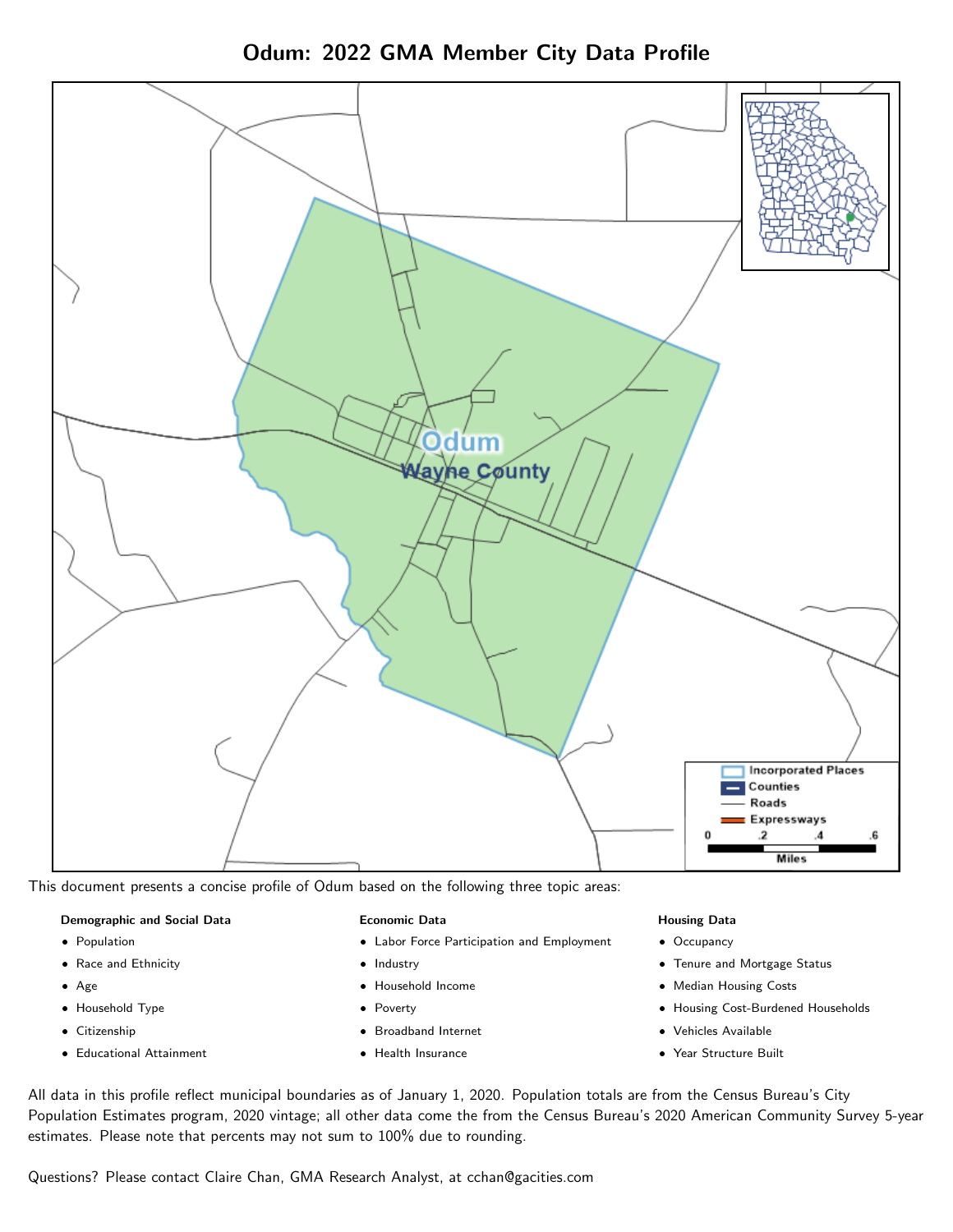# Odum: Demographic and Social



Age 0% 2% 4% 6% 8% Male **Female** Female 8% 6% 4% 2% 85 and over 80-84 75-79 70-74 65-69 60-64 55-59 50-54 45-49 40-44 35-39 30-34 25-29 20-24 15-19  $10-14$ 5-9 Under 5

## **Citizenship**



Source: American Community Survey, 2020 5-year estimates, table B05002 Source: American Community Survey, 2020 5-year estimates, table B15002

## Race and Ethnicity



Source: U.S. Census Bureau, City Population Estimates, 2020 vintage Source: American Community Survey, 2020 5-year estimates, table B03002

## Household Type



Source: American Community Survey, 2020 5-year estimates, table B01001 Source: American Community Survey, 2020 5-year estimates, table B11001

## Educational Attainment



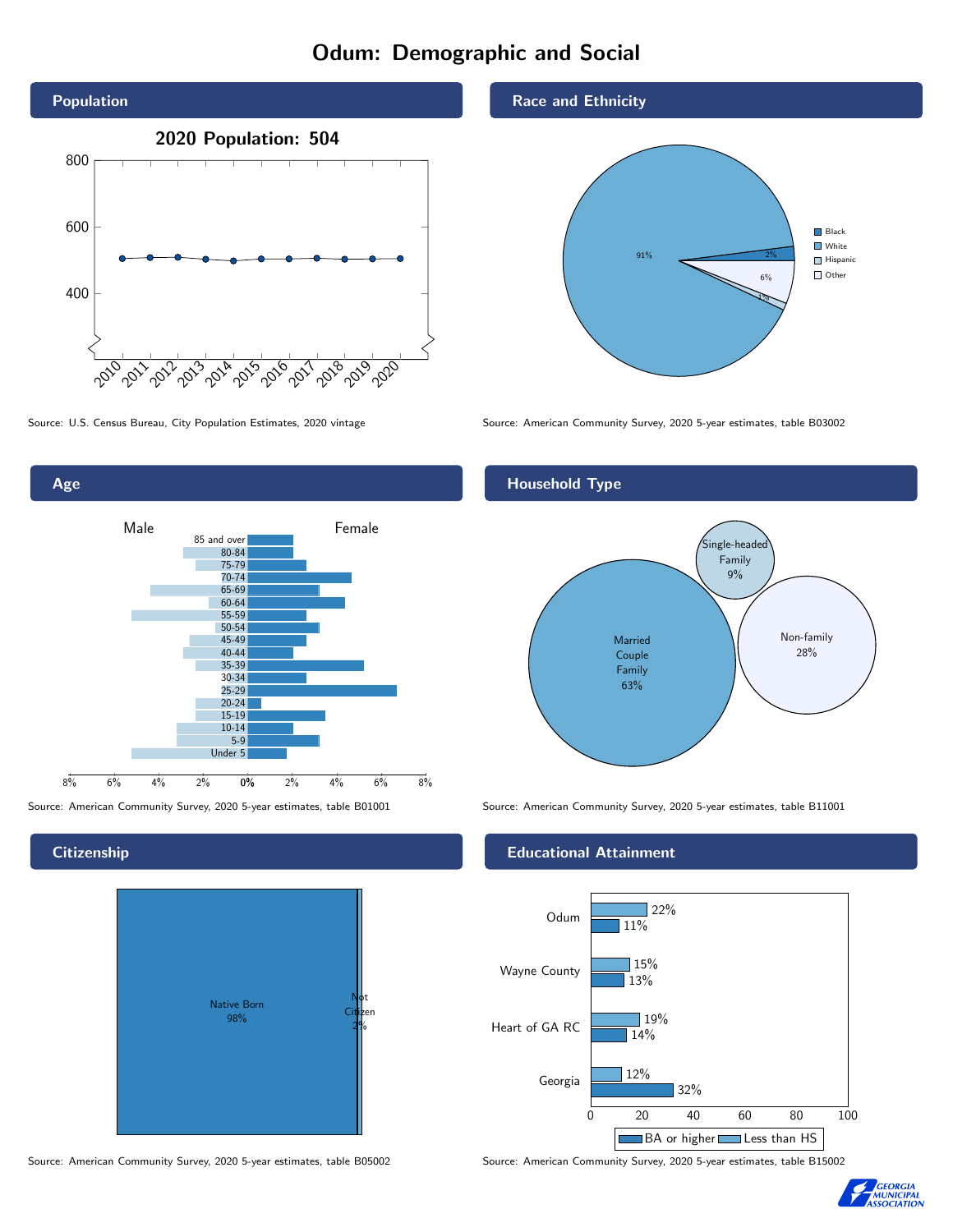# Odum: Economic



Source: American Community Survey, 2020 5-year estimates, table B23001 Note: Unemployment rate is based upon the civilian labor force.



Source: American Community Survey, 2020 5-year estimates, tables B19013 and B19025 Source: American Community Survey, 2020 5-year estimates, table B17010



Source: American Community Survey, 2020 5-year estimates, table B28002 Source: American Community Survey, 2020 5-year estimates, table B18135

Industry

Poverty

| Agriculture, forestry, fishing and hunting, and mining      | $0\%$ |
|-------------------------------------------------------------|-------|
| Construction                                                | 10%   |
| Manufacturing                                               | 13%   |
| <b>Wholesale Trade</b>                                      | $0\%$ |
| Retail Trade                                                | 11%   |
| Transportation and warehousing, and utilities               | 5%    |
| Information                                                 | $1\%$ |
| Finance and insurance, real estate, rental, leasing         | 9%    |
| Professional, scientific, mgt, administrative, waste mgt    | $1\%$ |
| Educational services, and health care and social assistance | 36%   |
| Arts, entertainment, recreation, accommodation, food        | 3%    |
| service                                                     |       |
| Other services, except public administration                | $2\%$ |
| Public administration                                       | 11%   |

Source: American Community Survey, 2020 5-year estimates, table C24030



# **Health Insurance**